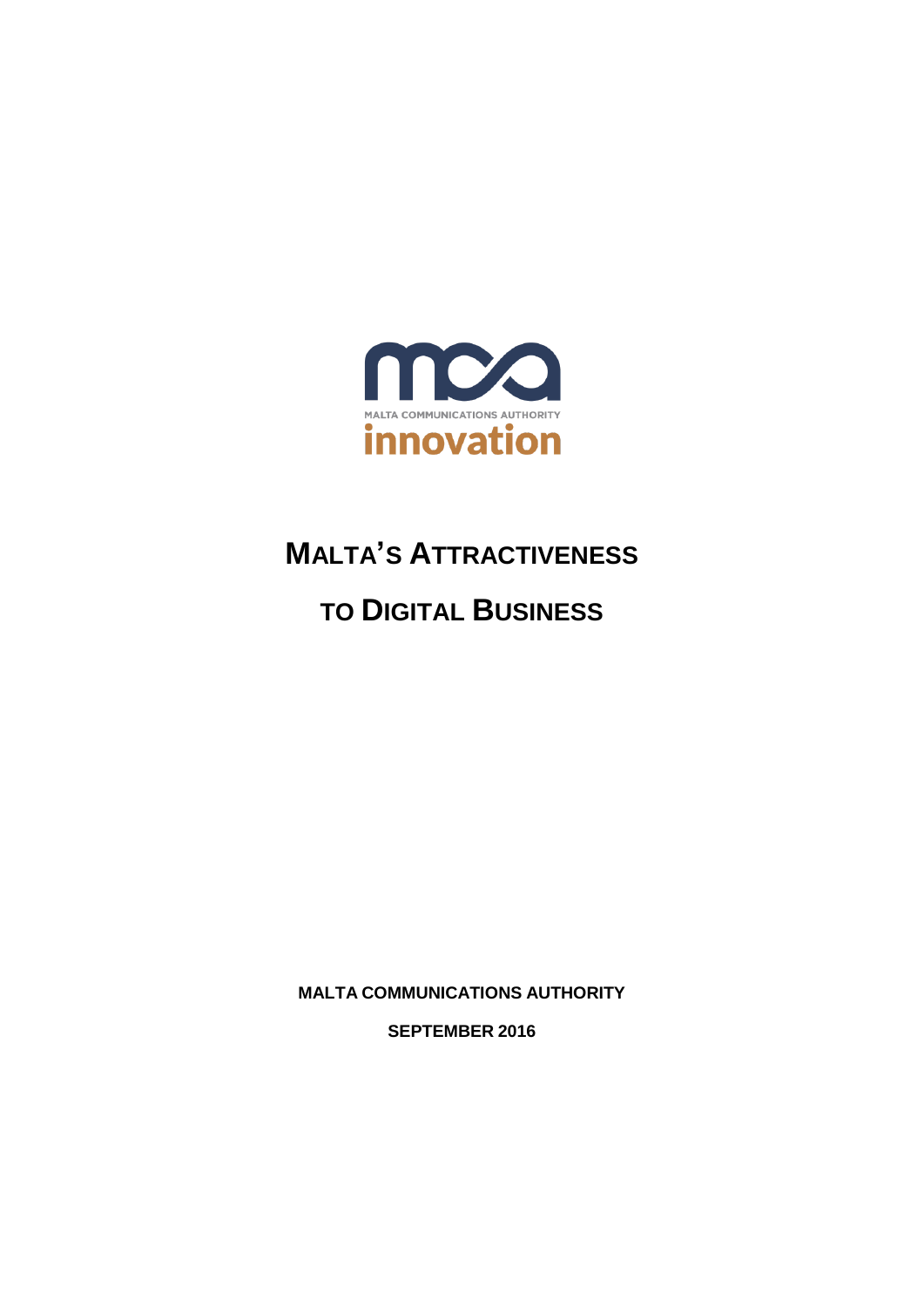#### **Foreword**

- In 2014, the Malta Communications Authority (MCA) was entrusted with the mandate to promote and advance Malta as a destination for high-value commercial users of communications services to establish a place in Malta. Subsequently, a Business and Innovation Development function was set up as the executive arm within the Authority tasked with implementing relevant initiatives.
- In Q4 of 2015, the Business and Innovation Development function initiated a study to determine Malta's attractiveness to digital business. The study's principal objective was to draw intelligence and insight from the perspectives of digital businesses and support stakeholders.
- The study was structured along four focus areas: two of these explored the *perspectives of digital businesses* and the other two gathered *insights from support stakeholders*, primarily on Malta's legal and regulatory framework, and the financial and fiscal regime in place.
- For the purposes of this study, digital businesses are understood as businesses that are bornglobal and leverage on digital technology to scale rapidly. The study differentiated between two types of digital businesses, *established business* and tech startups.
- *Established business* refers to mature-stage digital businesses with an international presence. Such business might be home-grown or of foreign origins but has its core operations based in Malta.
- *Tech startups* refer to fast-growth, early-stage, home-grown or foreign-owned, digital businesses that are established in Malta.
- This report consolidates the salient findings from interviews with digital businesses and support stakeholders. Research was undertaken by Ms. Anamaria Magri Pantea, Mr. Simon Azzopardi, Dr. Jeanine Rizzo and Mr. Adrian Galea, external consultants contracted by the MCA.
- The views expressed in this report are those obtained from the interviewees and do not necessarily reflect the views of the MCA.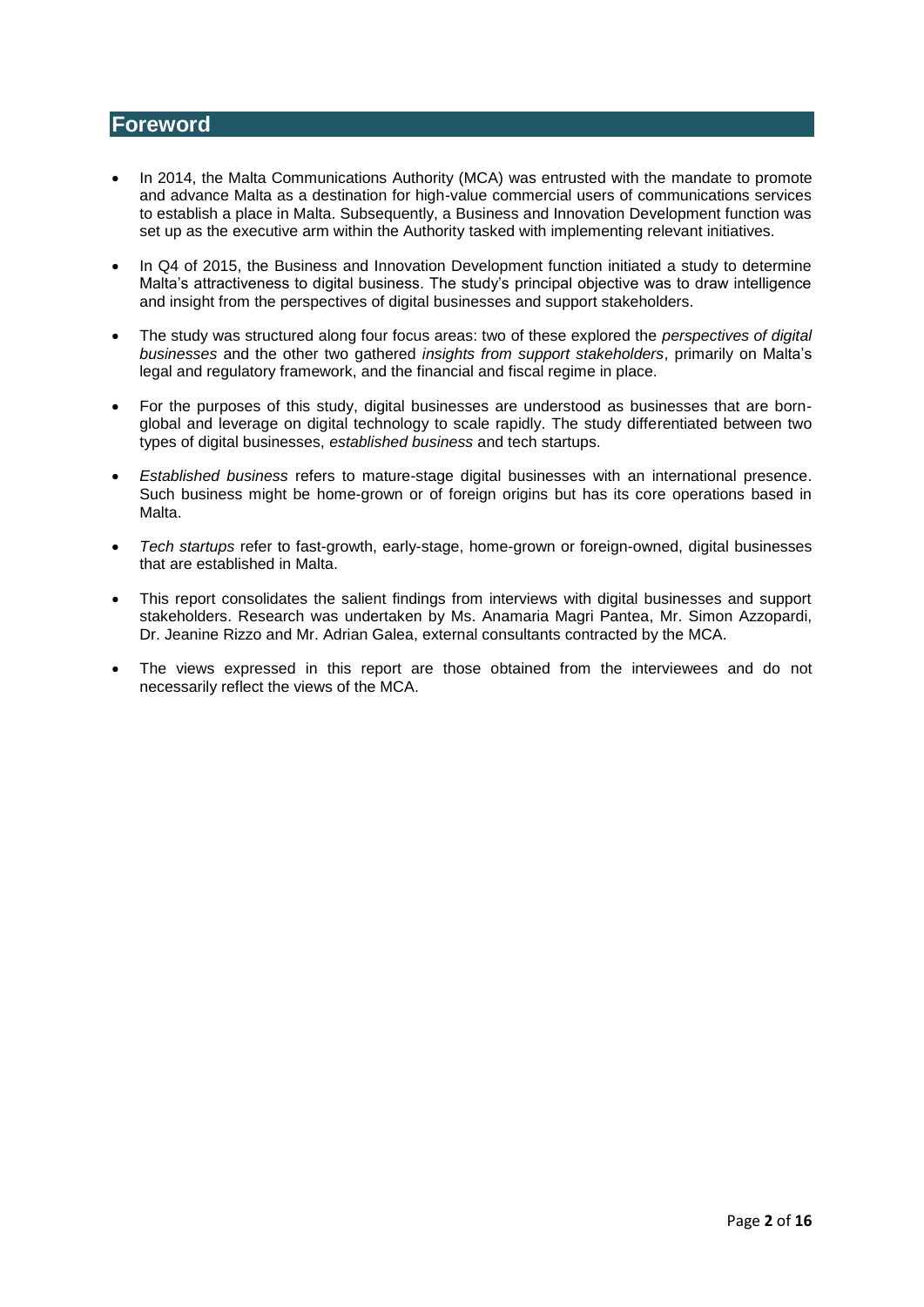#### **Executive Summary**

- This report presents findings from 44 interviews and discussions held with C-level representatives from ventures that (re)located and started operations in Malta, Maltese-born companies that operate internationally, or business advisory and corporate services providers involved in attracting and supporting digital businesses in Malta. The study also captured the views of relevant public and private stakeholders through a consultation workshop held with 45 representatives.
- Malta exhibits a number of strengths and characteristics that combine into a favourable value proposition to digital business. These include Malta's strategic location, a skilled and Englishspeaking workforce, an attractive climate and lifestyle, a positive attitude, membership in the EU, a relatively lower cost-base, sound regulatory regimes, and accessible policy-makers.
- The main challenges faced by Malta in attracting digital business include the availability of talent, a risk-averse culture, administrative burdens, weak international exposure, and difficulties associated with infrastructure and costs.
- The report also features a number of proposals put forward by interviewees to address the challenges identified. These included:
	- a) measures to improve talent attraction and retention;
	- b) recommendations on culture and community aspects;
	- c) proposals aimed at improving public support programmes for investment in innovation;
	- d) proposed structures aimed at acting as focal points for digital businesses and related initiatives;
	- e) suggestions to improve the regulatory and fiscal regimes in place; and
	- f) measures to alleviate challenges related to infrastructure limitations and rising costs.
- This report is intended to generate policy debate and ideas in the context of the identified challenges, and to bolster Malta's value proposition for digital business.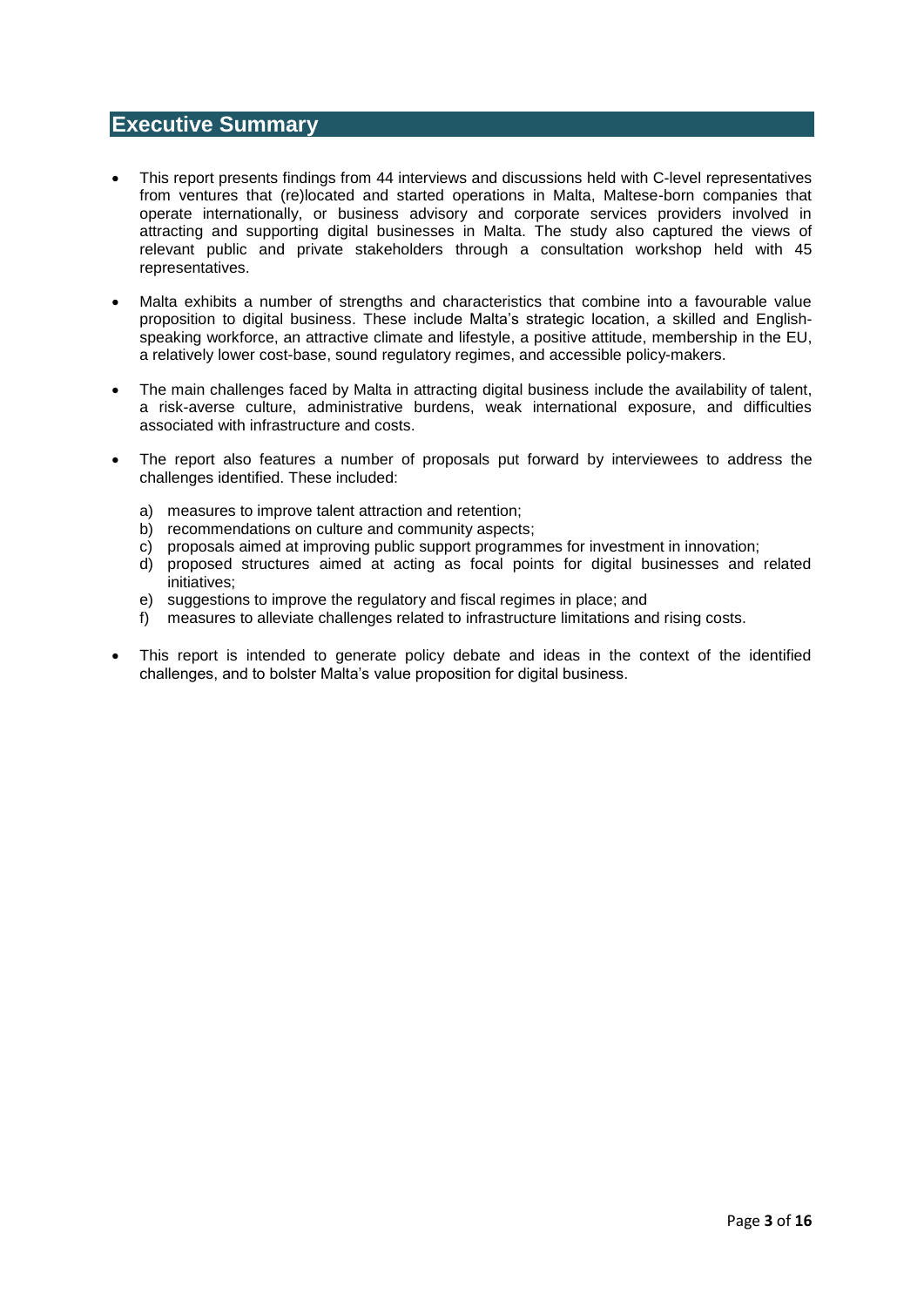# **Contents**

<span id="page-3-0"></span>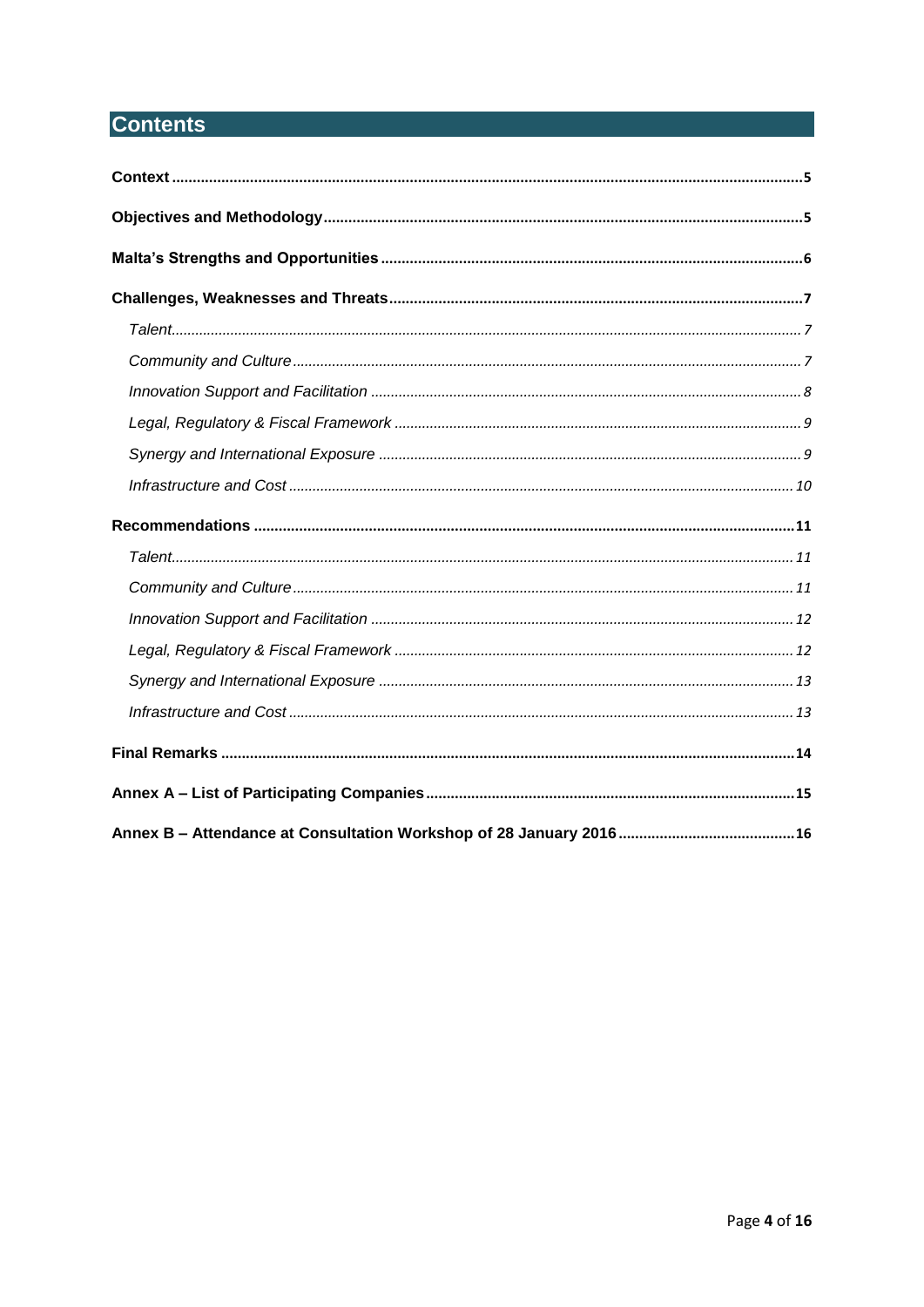#### **Context**

- 1. This study defines digital businesses as being businesses that are born-global and leverage digital technology to scale rapidly. Digital businesses are critical to economic growth, particularly in the context of globalisation and digital disruption across all industries.
- 2. The phenomenon of disruption is transforming the economic realities of doing business in the modern marketplace. Globally, disruption brought about radical changes within established industries, resulting in long-established incumbents giving up significant market share in favour of the disruptive new entrants.
- 3. It is pertinent to note that disruptive digital businesses do not exclusively emerge out of the traditionally strong innovation ecosystems, such as the US, UK, Scandinavian region or Germany. Rather, countries such as Estonia, Singapore and Israel have also been significant influencers in this new technology-driven global economy.
- 4. Over the past two decades, Malta has managed to develop from an economy largely based on tourism and an industrial base, to a highly diversified, knowledge-based economy. Indeed, the successes achieved in both the financial services sector and the iGaming sector are testament to Malta's ability to be nimble, exploit niches, meet challenges head on and carve out an economic position of strength with a solid value proposition for new business. The same successful approach can be pursued to grow a digital business community in Malta.
- 5. Malta is already host to a thriving cosmopolitan community readily engaged on disruptive fronts including FinTech and iGaming. The potential for spin-off activity from these sectors is promising.
- 6. Identifying, comprehending, and taking action in relation to opportunities and challenges is imperative for Malta to take advantage of these global developments and local opportunities.

#### <span id="page-4-0"></span>**Objectives and Methodology**

- 7. The objective of the study was to obtain intelligence and insight on the factors that contribute or hinder Malta's attractiveness to digital businesses by:
	- Determining Malta's present value proposition;
	- Determining prospects for Malta's value proposition;
	- Identifying and understanding the impact of developments and trends;
	- Identifying potential actions that can improve Malta's attractiveness; and
	- Exploring the state-of-play of Malta's support environment, in particular the adequacy of Malta's legal and regulatory framework, and the financial and fiscal support regimes in place.
- 8. A total of 44 interviews were held with digital businesses or stakeholder representatives, as listed in Annex A. These included companies that (re)located and started operations in Malta, Maltese-born companies that operate internationally, as well as business advisory and corporate services providers involved in attracting and supporting digital businesses in Malta. One-to-one interviews with C-level representatives were carried out during the period December 2015 and January 2016.
- 9. Additional relevant insight was gathered during a consultation workshop held on January 28, 2016. The workshop brought together 45 representatives from 20 support stakeholders involved in Malta's digital business ecosystem. These are listed in Annex B.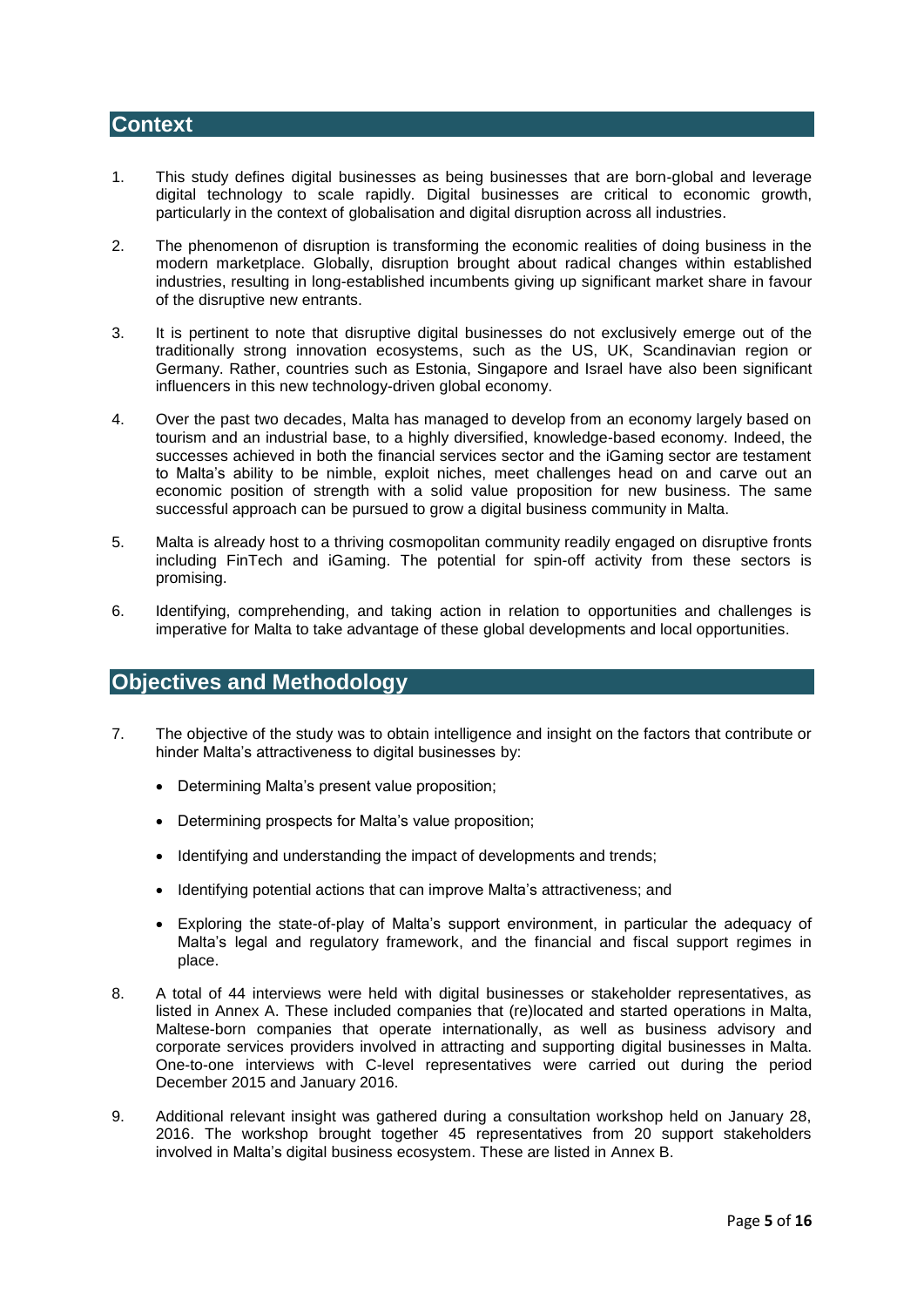# <span id="page-5-0"></span>**Malta's Strengths and Opportunities**

- 10. Broadly speaking, Malta is perceived as demonstrating high potential in attracting digital businesses, as well as in nurturing and developing home-grown businesses. Malta exhibits a number of strengths and characteristics that combine into a favourable value proposition for established and global digital businesses. These include strengths in terms of lifestyle and attitudes, education and language, cost of doing business, business incentives, location, and solid ICT and business support infrastructure.
- 11. Malta combines the ability to *"work hard and play hard"* with an attractive, mild climate on the island offering an appealing proposition in terms of lifestyle. Specifically, startup founders emphasised the importance of Malta's family-friendly and safe environment, and how this makes the prospect of relocating family members appealing to both founders and startup talent.
- 12. Maltese were described by startup founders as being very positive in terms of their outlook on both the economy and future possibilities, as well as having an ingrained culture showing a willingness to help.
- 13. Interviewees remarked that the Maltese workforce tends to be adequately qualified and capable. The talent pool, albeit limited in size, is supplanted on a yearly basis by additional, good quality graduates.
- 14. Since English is an official language, the country can adequately host the needs of established companies with a global presence, helping break down communication barriers that would otherwise impede good business.
- 15. Malta is considered to be cost-competitive when compared to other more mature ecosystems. Lower costs imply a lower burn rate, that is, capital or raised funds are spent at a lower monthly rate in Malta when compared to other cities like London or Berlin.
- 16. A lower burn rate also implies that a digital business would benefit from a lower break-even point, and would therefore require less investment to scale up, simultaneously implying that founders would give up less equity in the process.
- 17. Malta offers a robust and pro-business legal, regulatory and fiscal/financial support framework, supported by accessible policy-makers. Membership in the European Union (EU) and the Euro currency are looked upon favourably. Moreover, the Anglo-Saxon model behind Malta's legislative, business, administration and education system is considered positively by the business community.
- 18. Malta's strategic location in the proximity of three large regional markets, namely Europe, North-Africa and the Middle East and its alignment with Central European Timezone are considered to be favourable characteristics.
- <span id="page-5-1"></span>19. A further strength put forward is Malta's solid ICT and business support infrastructure. Respondents were satisfied with the reliability of the current ICT infrastructure. Moreover, the solid corporate services backbone and the readily-available supply of business advisory services facilitate the establishment of new business.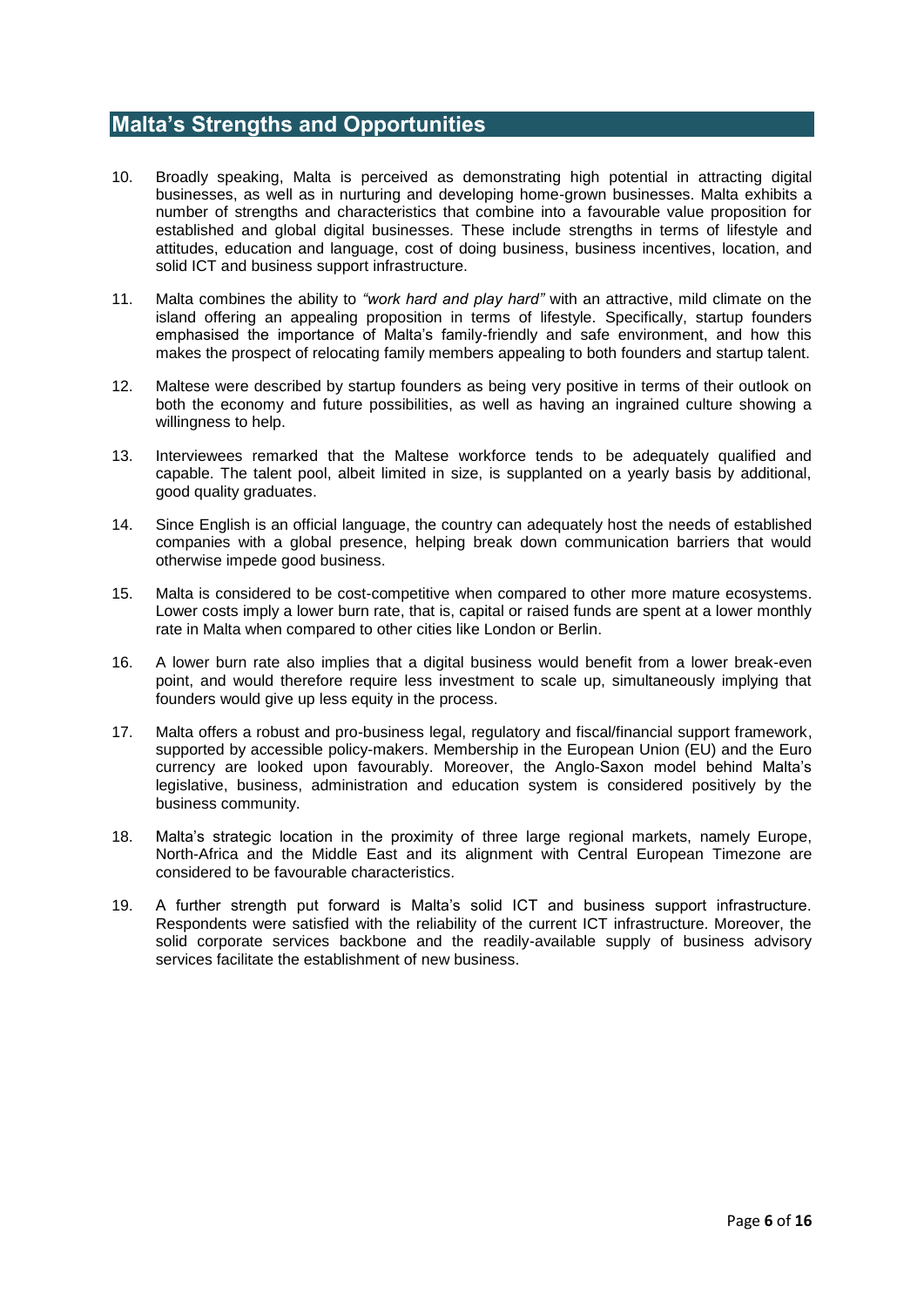#### **Challenges, Weaknesses and Threats**

20. A number of concerns were raised by the respondents, particularly on the long-term sustainability of Malta's current strengths, as well as to its capacity to address emerging challenges and threats.

#### <span id="page-6-0"></span>*Talent*

- 21. Recruitment and retention of talent emerged as the topmost challenge faced by companies interviewed. Malta's local talent pool is inherently limited due to its small size and is exacerbated by the intensive demand for labour from the iGaming sector. Companies find it hard to recruit world-class specialists, such as data scientists, or seniors with experience and exposure within the digital business domain.
- 22. Tech startups specifically highlighted a concern with respect to the availability of L.A.M.P. stack developers, that is, developers with a working knowledge of Linux, Apache, MySQL and PHP/Python/Perl.
- 23. Salary expectations continue to increase with an ever bigger demand for specialised personnel. The iGaming sector, with its ability to pay above-average wages, secures not only the best talent but is also in a position to influence salaries across the whole labour supply.
- 24. In order to compete in the labour market, startups often resort to a "salary plus share options" compensation package. However, feedback received described the tax treatment of such compensation packages as a 'challenge', specifically referring to limitations in the capital gains tax regime.
- 25. Companies are reverting to international recruiting, which is expensive, long-winded and extremely bureaucratic, particularly for third-country nationals (TCNs). The latter is particularly an issue given the ICT talent scarcity across Europe. It was claimed that the processing of visas, residence and work permits can take up to six months – timeframes that are not adequate within the context of highly mobile workers, international competition for talent, and an insatiable urgency for growth.
- 26. The limited span of (digital business) career opportunities in Malta is resulting in a challenging environment for long-term retention of foreign staff, especially those coming from large cities.

#### <span id="page-6-1"></span>*Community and Culture*

- 27. A buzzing community is the hallmark of an innovation ecosystem and whilst Malta is an up and coming destination, respondents remarked that it is yet to be identified as such. Interviewees from tech startups remarked that Malta still lacks a "tech culture", noting how developer bootcamps and meet-ups are a rarity.
- 28. Respondents commented on the prudent and risk-averse culture amongst the Maltese, and how this influences decisions on wealth management as well as academic and career aspirations. Remarks were made about the lack of academic pursuit of STEM subjects, careers in research and entrepreneurial ventures in Malta.
- 29. Presently there are no known trade associations for holders of private equity, venture capitalists or business angels in Malta and access to such persons draws down to personal connections and networks.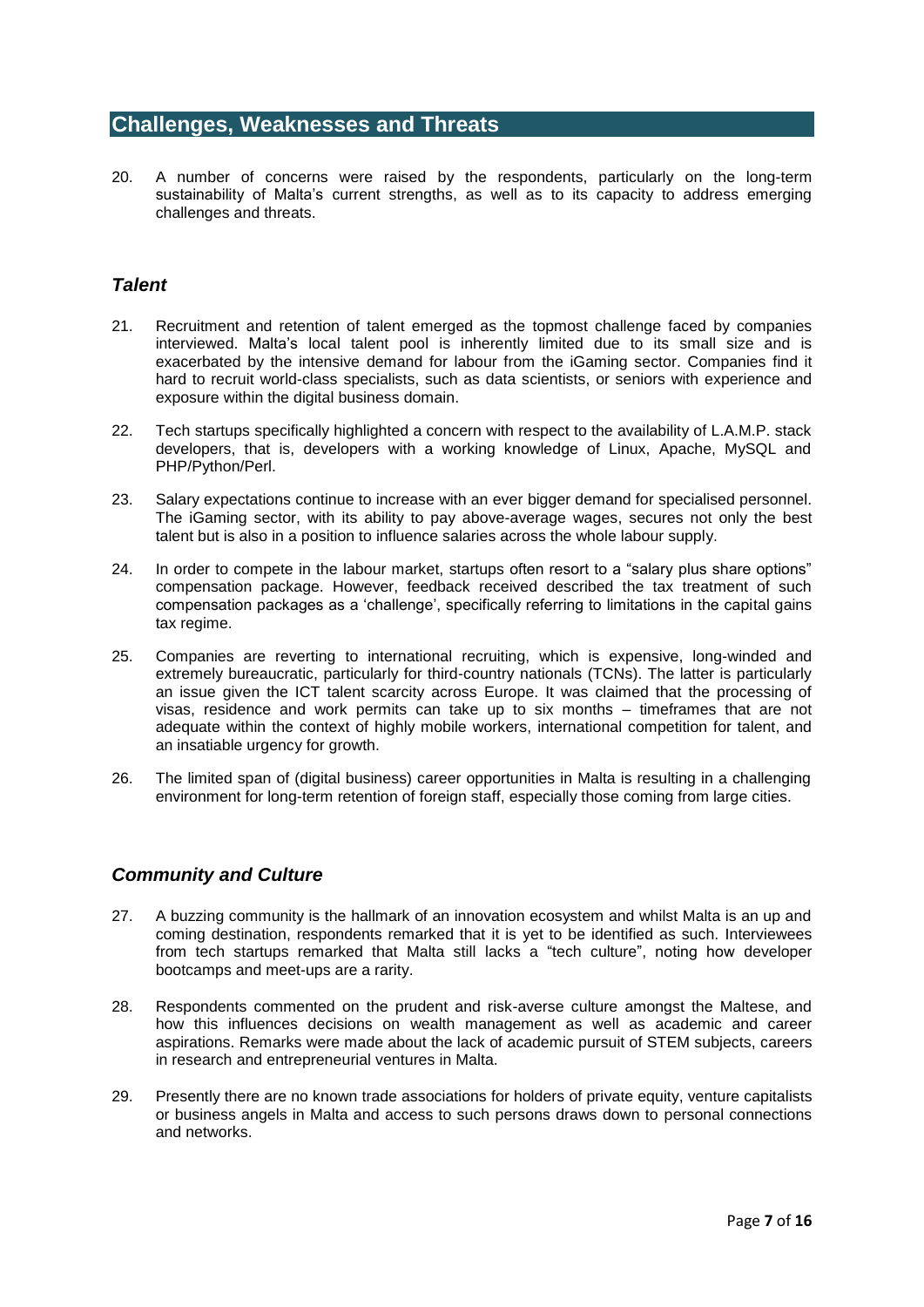- 30. A fear of failure is predominant in the local community, particularly amongst the Maltese. Some of the business leaders interviewed made it clear that they understand that failures are a necessity in the realm of digital business, so long as this is accompanied by learning from calculated risk experiments.
- 31. A number of tech startups with Nordic founders commented on the relative lack of communityled projects in Malta, with most of the initiative coming from the Government's side.

#### <span id="page-7-0"></span>*Innovation Support and Facilitation*

- 32. Public financial support is sometimes perceived to be limited, inadequate and challenging to access. Going through the application process of some of the available incentives is not deemed justified when compared to the amount of financial support on offer. Moreover, some forms of support are inconsistent with the realities of digital businesses.
	- For instance, tax credits or subsidised loans are not necessarily suitable for innovation activities, given the digital businesses' inherent risks and higher probability of not reaching successful commercialisation and adequate revenue generation.
	- Incentives with a patent focus can be promising, but are not always suitable for digital businesses. Respondents commented on the difficult, and potentially detrimental, process of patenting software.
- 33. Respondents also felt that some Government departments and agencies lack clear policies and structures. This is leading to aditional costs as businesses need lawyers, accountants or other intermediaries to sort out what could potneitaly be a straight forward processes.Access to finance is deemed problematic, particularly in the case of risk or equity finance. Availability of business angels and venture capital (VC) funds is limited in Malta. Companies interviewed suggested that this is linked to a number of issues, namely:
	- a need to improve incentive frameworks;
	- lack of investor awareness and readiness:
	- discriminatory tax treatment regarding shareholding held by Maltese citizens or residents, acting as a disincentive for local investment; and
	- the absence of systematic facilitation of access to international business angel networks and VCs, despite the presence of locally managed funds.
- 34. Linked to the preceding point, some Malta-based companies are reportedly relocating parts of their operations to the UK on the grounds that both access to finance and the taxation of any raised finance are more advantageous.
- 35. Interviewees reported weak or inadequate support from banks. The lack of investment banks is detrimental to the growth of digital business. Furthermore, a number of respondents remarked that banks show limited understanding of digital business and their specific requirements.
	- Banking representatives argued that income from new account activity is nominal and this activity comes at a significantly imbalanced reputational and regulatory risk, due to new regulatory regimes in place to monitor against and curb international money laundering.
	- Moreover, banks are under pressure from the EU to set capital aside to act as collateral for SME and higher-risk lending activity. Despite the negative risk/reward profile of such lending, banks concede that a slowdown in lending would negatively affect economic growth.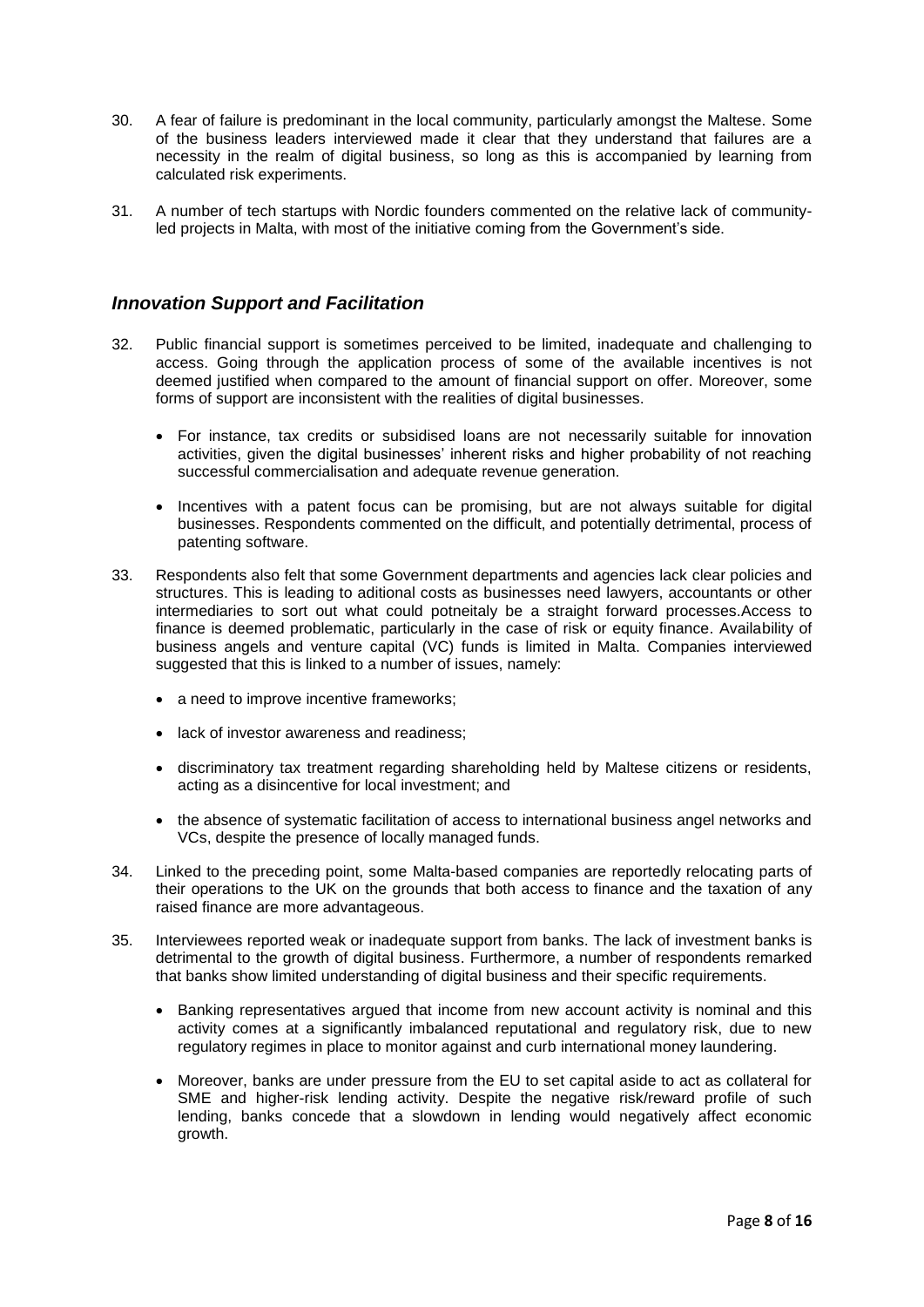- 36. The rather small number of digital businesses in Malta is a deterrent to finance providers considering extending investment locally. potential small portfolio of businesses would present an uneven risk distribution to the investor.
- 37. A further concern raised relates to the limited availability of specialised professional service providers, coupled with difficulties to tap into international expertise. Specialisation in deal structuring and marketing at an international level were specifically mentioned as weak areas. Moreover, some interviewees remarked how service providers tend to treat startups and iGaming companies as one and the same, failing to recognise that startups are not cash cows.
- 38. Malta's Research & Development (R&D) culture and propensity for active collaborations, pilot trials and demonstrations is considered to be insufficient or limited. A number of respondents reported substantial difficulties in forging *local* collaborations, (across both public and private entities), albeit successfully managing to establish *international partnerships* with reputed players to pilot the implementation of innovative solutions.
- 39. A recurrent theme was the apparent disconnect between academia and corporates. Respondents pointed out the limited public and private investment in pure research activity. Programmes that create demand amongst corporates for in-house research are uncommon and incentives are not extensively known.

### <span id="page-8-0"></span>*Legal, Regulatory & Fiscal Framework*

- 40. Malta's insolvency laws do not adequately address the specific realities of digital businesses. In particular, the regime in place is inconsistent with the nature of tech startups, where failure is considered to be a normal step in an iterative process to fine-tune the business model, register growth and scale operations. Within this context, one cannot realistically expect entrepreneurs to abandon their fear of failure if the legal regime in place does not facilitate entrepreneurs' ability to fail fast, and recover quickly.
- 41. At an EU level, the planned Capital Markets Union promises to positively mobilise investment in European companies. Nonetheless, regulatory black clouds may dampen such growth. For instance, the Fourth Directive preventing abuse of the financial system for money laundering and terrorism purposes (FT/AML) and the Base Erosion and Profit Shifting (BEPS) action plan may have a direct effect on Malta's ability to attract FDI.
- 42. Respondents remarked that Malta is witnessing a loss in momentum behind the creation of flexible, pro-active, and innovative legal and regulatory regimes. Furthermore, competing jurisdictions are starting to erode Malta's comparative advantage. Despite the aforementioned common developments within the EU, such as more restrictive anti-money laundering and counter-terrorism regulations, highly reputable EU jurisdictions like the UK, Sweden, Denmark and Ireland are adopting simplified and more open regulatory regimes in support of innovative business models in fields such as FinTech and eHealth.
- 43. The concept of Limited Partnerships, resulting from recent changes in Malta's legal framework, could potentially stimulate an investment shift from hedge funds to private equity, business angels and venture capital.

#### <span id="page-8-1"></span>*Synergy and International Exposure*

44. Malta's ecosystem was described as being fragmented, with a number of stakeholders undertaking disparate actions. In the absence of a concerted front, the actual and potential size and impact of Malta's digital business ecosystem remains elusive.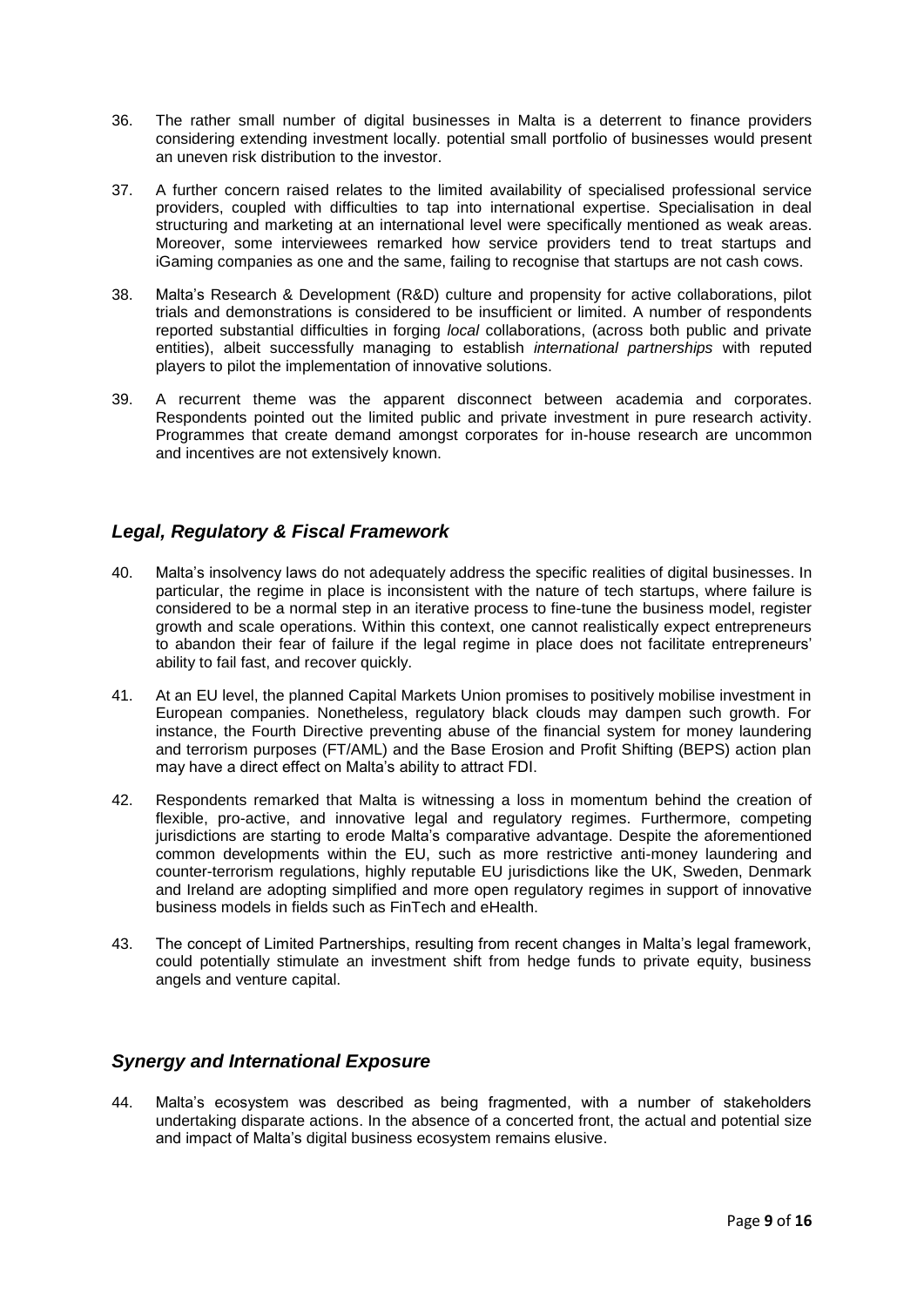- 45. Malta's potential is not sufficiently and adequately promoted internationally. Malta fails to promote its international success-stories such as its ability to host leading names and the development and testing of innovative solutions.
- 46. Some respondents also remarked that Malta is often associated with a grey economy or a tax haven. This reputation tends to hamper deals with clients, investors or partners in countries, like Germany, where reputation concerns are a significant driver behind business decisions.

#### <span id="page-9-0"></span>*Infrastructure and Cost*

- 47. The cost of dedicated bandwidth was perceived as expensive particularly for specialist services. Furthermore, the adequacy of local data centres was criticised in terms of limitations in capacity, connectivity to mainland Europe, security, redundancy and cost.
- <span id="page-9-1"></span>48. Interviewees claimed that costs related to office facilities are fast approaching those of main European hubs. An increasing cost of living for expats was also highlighted. Interviewees also expressed concerns on the quality of services including accommodation, recreation, public transport, and the roads network.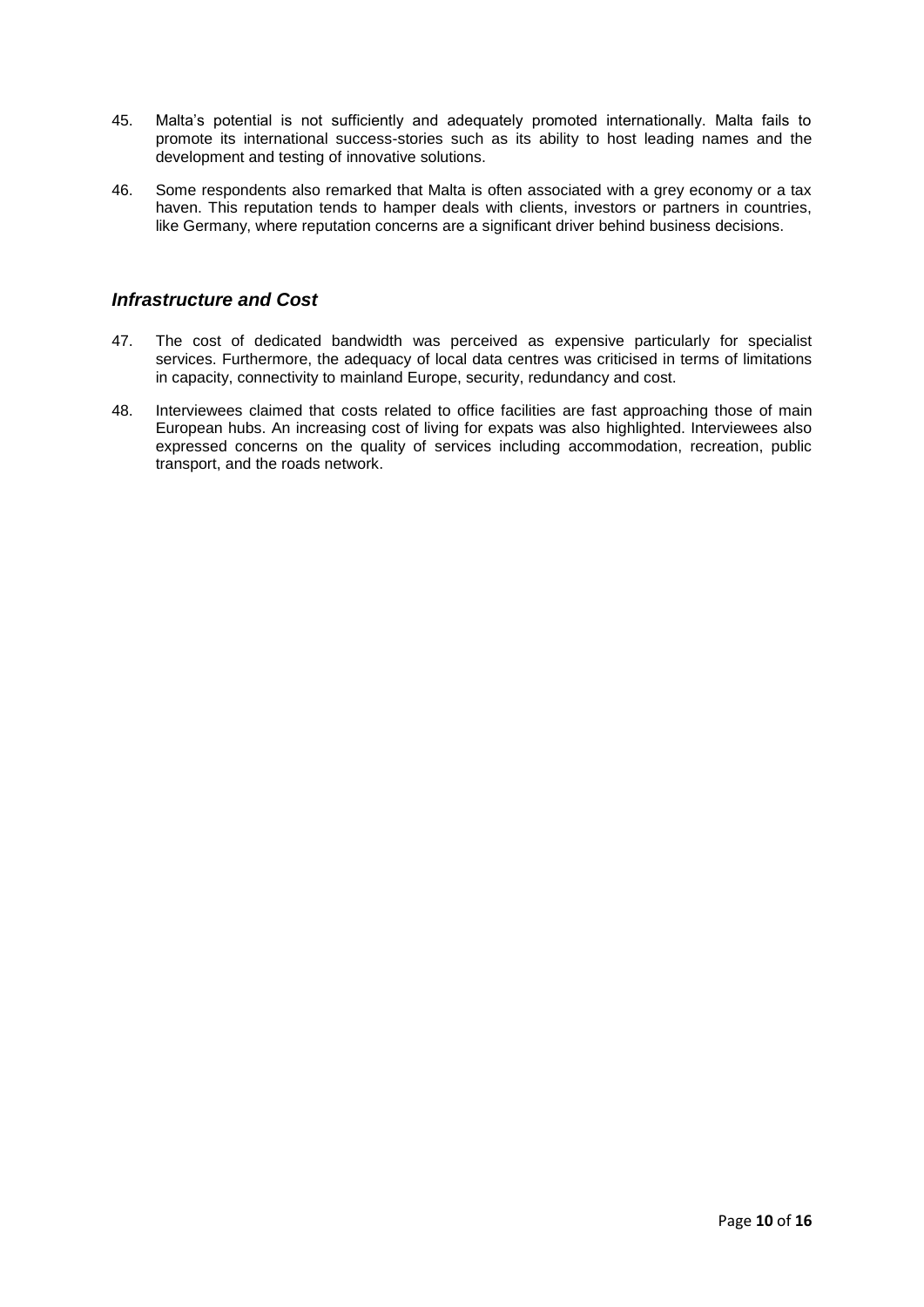## **Recommendations**

49. A number of proposals were put forward by the interviewees with a view to addressing the challenges identified. These are grouped under the same headings used in the preceding section.

#### <span id="page-10-0"></span>*Talent*

- 50. More synergies should be sought to bring public authorities, industry, academia and training institutes around the same table with a view to developing stronger policies for attraction and retention of talent.
- 51. A professional and entrepreneurship visa programme should be considered in the short-term. Best practices can be drawn from other jurisdictions with similar programmes, such as the UK, the Netherlands, Israel, Canada and Chile.
- 52. Consideration should be given to extend the parameters of the Highly Qualified Persons Rule (S.L. 123.126). It has been suggested that this Rule should include more eligible officers and feature a lower minimum income threshold to increase its applicability and attractiveness. Such incentive can be developed further to address Maltese citizens. This would be aimed to encourage home-grown talent to remain in Malta and to attract nationals engaged abroad to return to Malta following experiences abroad.
- 53. The Highly Qualified Persons Rule should be extended to cater for ancillary specialisations including the legal and business dimensions.
- 54. For medium term impact, continued investment in education, practical business experiences, and international exposure is paramount to secure the future human capital and entrepreneurial leadership needed for growth. This could include:
	- More prominence to entrepreneurship in the national academic curriculum, including a positive yet realistic attitude towards risk and failure and the promotion of a "think different" mindset;
	- joint education and training programmes involving industry and academia;
	- the development and implementation of *ad hoc* training courses to address specific needs of specialist positions; and
	- participation in international academic fora, bootcamps, hackathons, and startup pitches.
- 55. For longer term impact, Malta must sell itself as an exciting place for career and professional development. An exclusive focus on creating jobs in ICT is short sighted and risky as it is prone to obsolescence brought by shifts in technology and business strategies. The diverse cosmopolitan community engaged in local digital business needs to be celebrated and nurtured.

#### <span id="page-10-1"></span>*Community and Culture*

- 56. A more favourable mindset towards riskier investment routes should be encouraged. Activity could include educational and awareness campaigns focused on financial literacy, investment strategy and opportunities available locally.
- 57. Furthermore, specific awareness campaigns on failure and insolvency are needed to mitigate the predominantly risk-averse culture of the Maltese.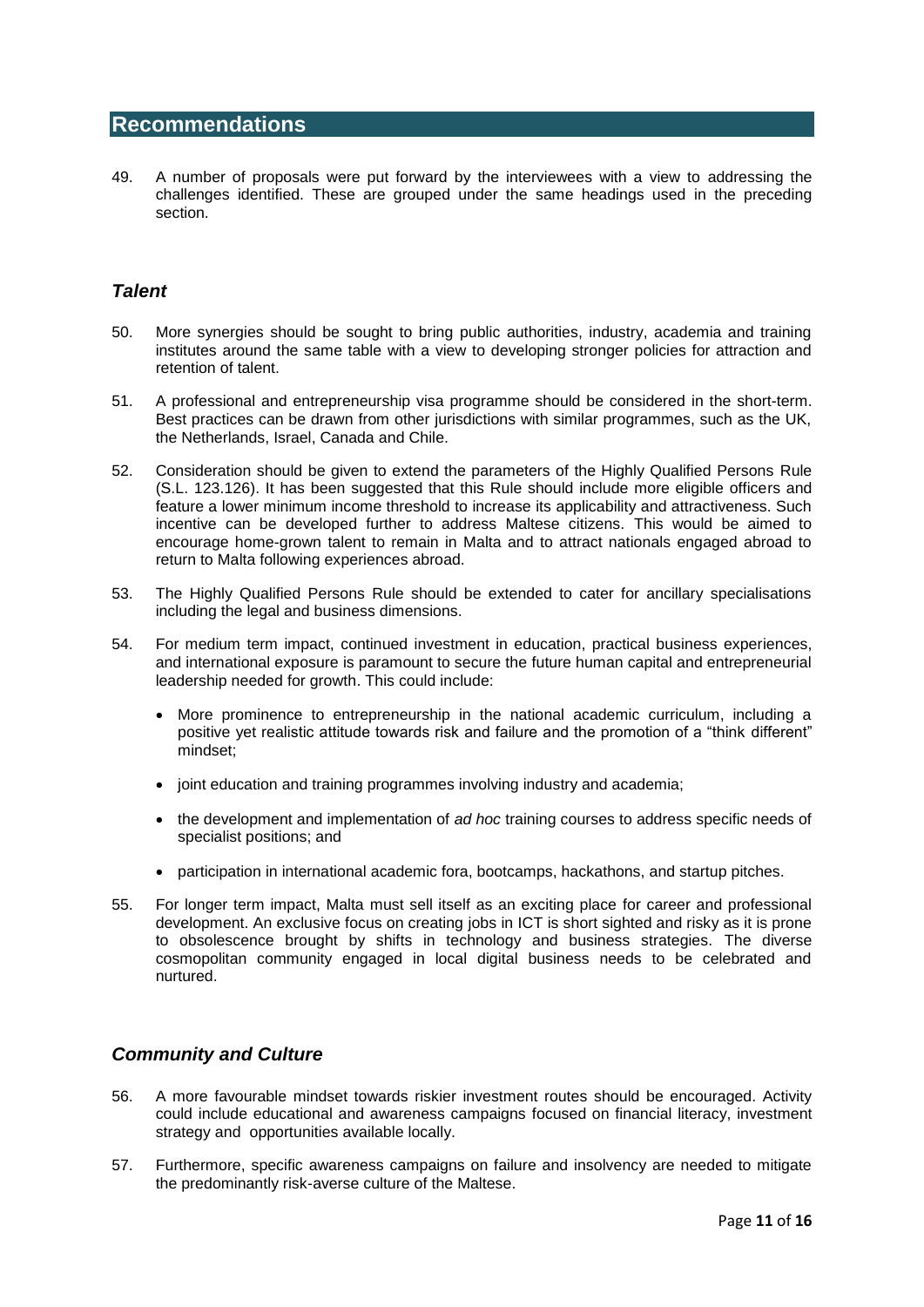- 58. More initiatives are needed to further popularise career paths in the field of entrepreneurship, engineering, science or the creative industry.
- 59. Respondents recommended that all official communication should be written in both Maltese and English, to adequately cater for Malta's cosmopolitan community.

#### <span id="page-11-0"></span>*Innovation Support and Facilitation*

- 60. Government should adopt, encourage and facilitate a systematic pro-innovation and collaborative mindset. International best practices from countries such as Estonia, Ireland, Israel, Singapore, and the UK can serve as guide to future policy.
- 61. Public programmes aimed at supporting investment in innovation need further development and strengthening. Support must be less bureaucratic and more business-friendly. Efforts must be made to ensure that benefits on offer are strictly directed to the intended target groups.
- 62. Incentives are needed to stimulate private equity investment in Malta's digital businesses. Efforts should be directed towards incentivising and educating the Maltese private investor, towards achieving better information clarity on investment opportunities, and to give better structured access to fund administrators.
- 63. Government should consider moving towards private-led award schemes for innovative business, for instance through investment matching initiatives. This would encourage private investors as well as tie investments with opportunity rather than prerequisites like patents. One similar regime is the Heznek-Seed Fund offered in Israel.
- 64. In terms of banking services, due diligence and safeguards in place should not compromise the provision of efficient and effective services to digital businesses. Respondents urged the banking community to streamline services and draw lessons from competing jurisdictions within the EU.
- 65. Malta's value proposition for test-and-trial should be further promoted internationally through testimonials. Both public and private entities can benefit from test-and-trial activity.
- 66. Malta can build and exploit strategic alliances with successful countries and regions that are strong on innovation.

#### <span id="page-11-1"></span>*Legal, Regulatory & Fiscal Framework*

- 67. Malta should continue to implement and sustain strategies that develop and protect its legal or regulatory differentiators. The country also needs to keep abreast with developments in competing jurisdictions and be on the lookout for high-potential emerging segments that may require pre-emptive tailor-made regulatory interventions. Moreover, where a "first mover" strategy is not possible or desirable, Malta should still be an "early mover" quickly drawing lessons from other jurisdictions.
- 68. Malta needs to monitor and possibly recalibrate elements of the Financial Services Act in the light of FinTech-related developments. Regulatory approaches adopted by EU counterparts should be taken into consideration.
- 69. The industry has to come together and concert its innovation efforts. Industry players need to create a strong lobby aimed at pushing forward an agenda for regulatory innovation wherever there is enough interest and opportunity.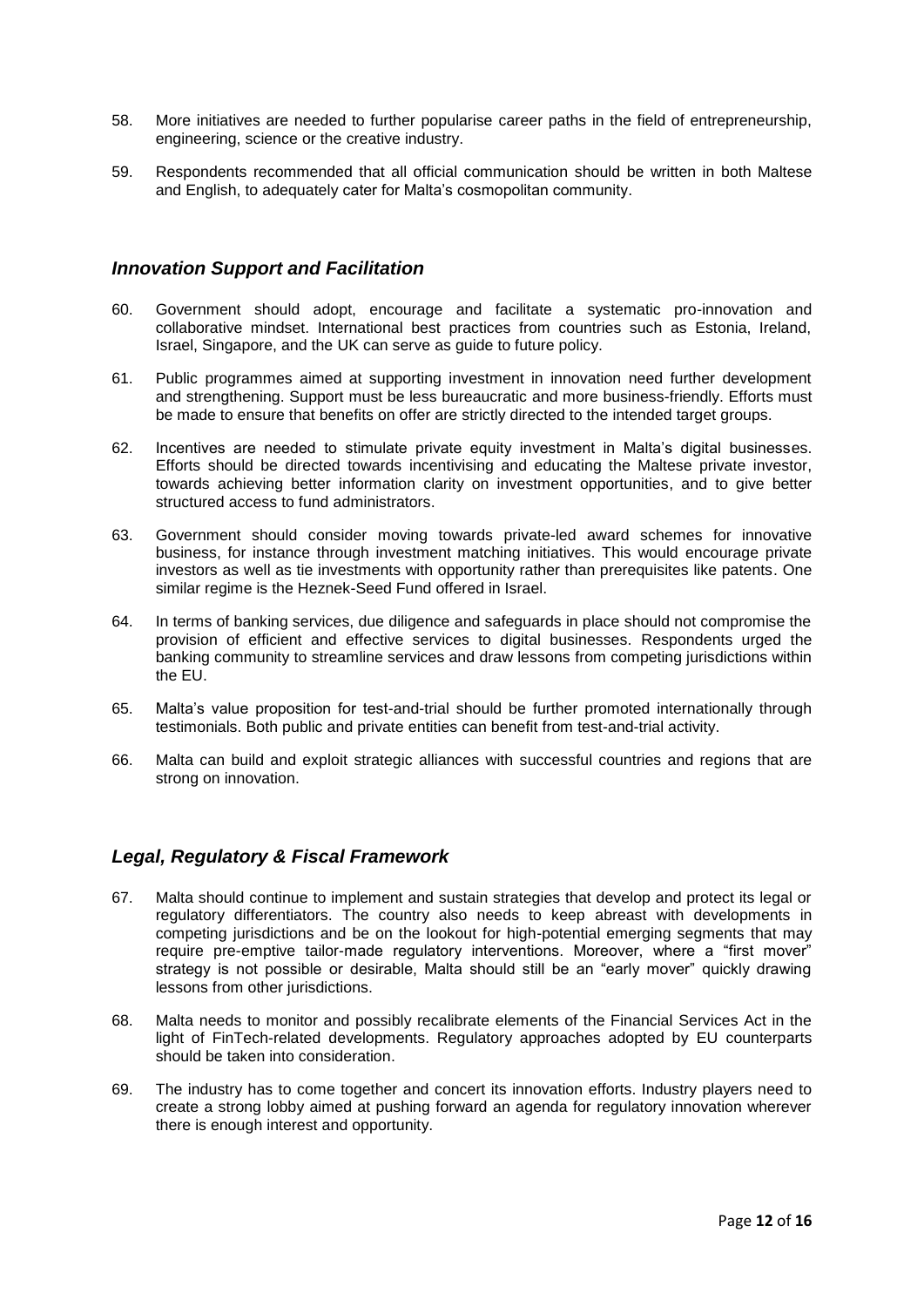- 70. Malta's taxation regime needs to better accommodate the realities of investment in digital businesses, particularly tech startups seeking angel or VC funding. For instance, respondents pointed out that the capital gains regime in place is not adequate, as it imposes tax obligations on startup founders whenever equity investment is secured.
- 71. The need to review Malta's insolvency framework and related administrative processes was also highlighted.
	- Malta could draw lessons from, or anticipate, the regulatory developments being proposed by the European Commission in this respect. The Commission is recommending a new approach to rescue business and give honest entrepreneurs a second chance, by shifting the focus away from liquidation towards encouraging viable businesses to restructure at an early stage so as to prevent insolvency.
	- Interviewees also recommended considering the adoption of an insolvency framework similar to that in place in the United Kingdom.

#### <span id="page-12-0"></span>*Synergy and International Exposure*

- 72. Efforts that bring together the relevant players should be encouraged and supported through public policy. This could entail the setting up of a forum for stakeholder dialogue with a focus on advancing Malta's digital business ecosystem and the promotion of Malta as an ideal base. This could be achieved by emulating successful structures such as FinanceMalta and Tech City UK.
- 73. A national effort towards generating international exposure for Malta's digital business ecosystem will help in attracting business and talent to relocate to Malta whilst also facilitating the internationalisation of Malta-based business. Promotional efforts need to be focused, concerted and bold. This can be achieved by:
	- presenting a unified Malta brand at relevant international events by showcasing Malta-based ventures and promoting Malta as a favourable location to base a digital business or to pilot innovations;
	- requiring beneficiaries of public support measures to act as ambassadors for Malta at international events;
	- encouraging and supporting Malta-based digital businesses to participate in international expositions and to pursue international industry awards; and
	- attracting international events to Malta through incentives and strategic partnerships.

#### <span id="page-12-1"></span>*Infrastructure and Cost*

<span id="page-12-2"></span>74. Policy development should be underpinned by comprehensive strategies and implemented in a coordinated manner to achieve desired outcomes whilst causing minimal disruption. By drawing on foresight, future-proofing of major infrastructural projects may be attained by factoring in business and technological trends.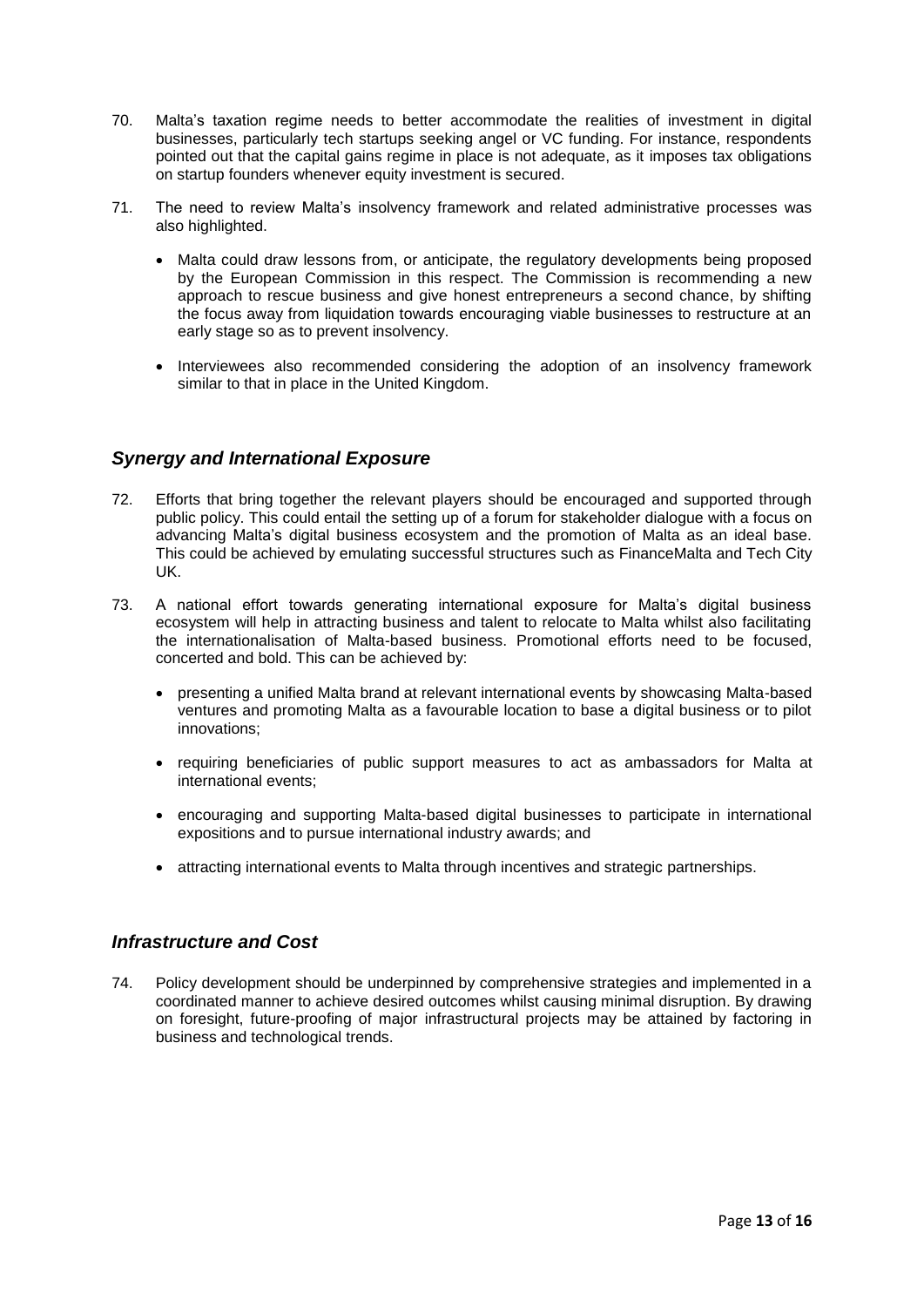## **Final Remarks**

- 75. Malta has managed to attract significant digital business activity due to its strategic location, an English-speaking workforce, an attractive climate and lifestyle, membership in the EU, a relatively lower cost-base, sound regulatory regimes, and the accessibility of policy-makers. Malta's strengths need to be better communicated internationally.
- 76. The main challenges relate to talent, culture and community, inadequate support measures, weak international exposure, difficulties associated with the regulatory/fiscal regimes in place and limitations in infrastructure and costs. Together, these erode Malta's value proposition and substantially hinder the growth of digital business.
- 77. It is hoped that this study engenders debate and informs policy. This study exposes the diversity of factors that shape the growth of digital business in Malta. These factors cannot be attributed to a single policy, public entity or a specific economic player. Rather, the scene results from the collective actions and interactions of the various stakeholders. Concerting the efforts of all players remains the core challenge and opportunity in making Malta more attractive to current and prospective digital concerns.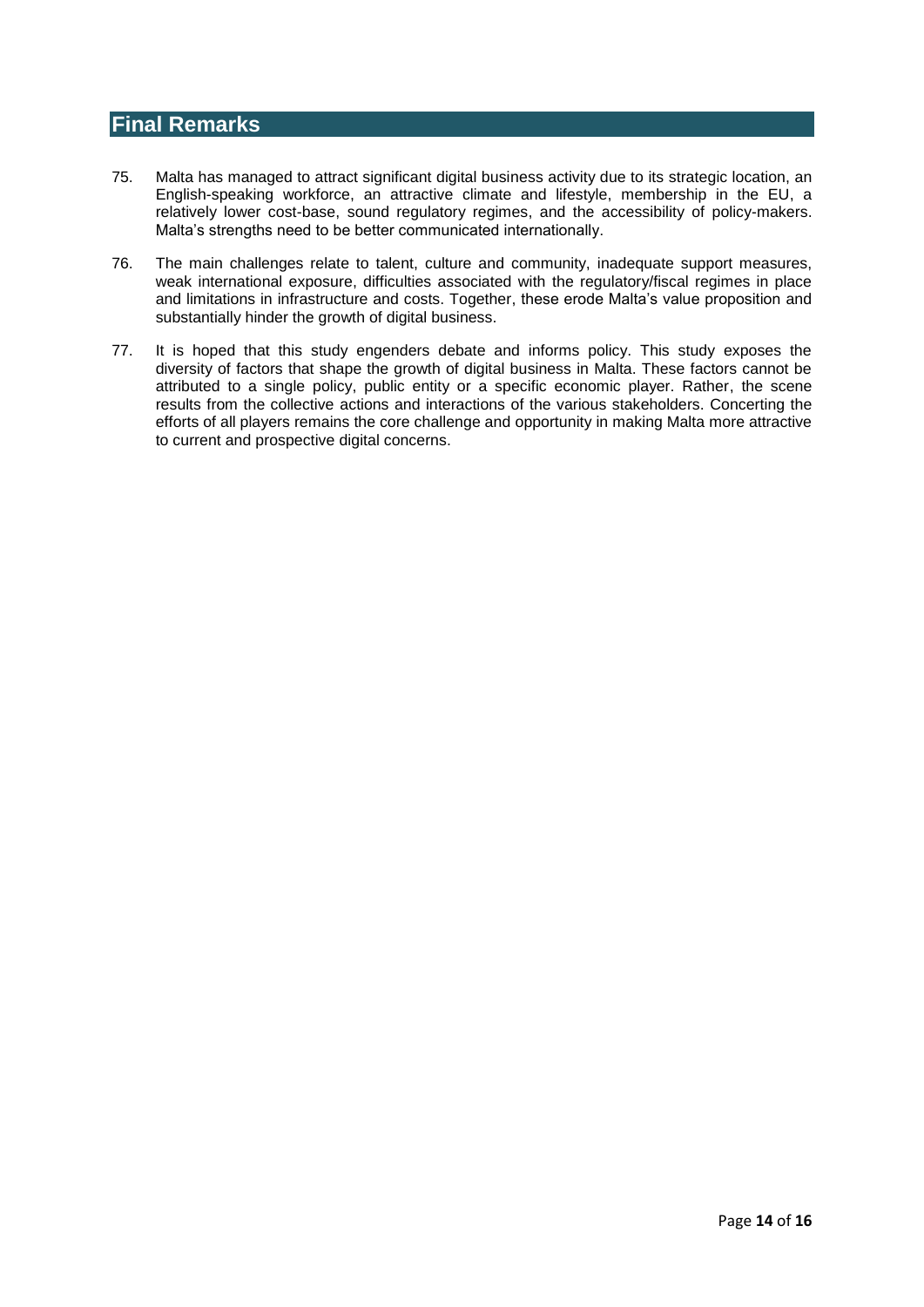# <span id="page-14-0"></span>**Annex A – List of Participating Stakeholders**

AREX [www.arex.io](http://www.arex.io/) Bank of Valletta [www.bov.com](http://www.bov.com/) Bit8 [www.bit8.com](http://www.bit8.com/) Camilleri Preziosi [www.camilleripreziosi.com](http://www.camilleripreziosi.com/) CannonBall Invest [www.cannonball-invest.com/](http://www.cannonball-invest.com/) Castille Resources [www.castilleresources.com](http://www.castilleresources.com/) Centrecom [www.centrecom.eu](http://www.centrecom.eu/) Chetcuti Cauchi [www.ccmalta.com](http://www.ccmalta.com/) Credorax [www.credorax.com](http://www.credorax.com/) Crimsonwing [www.kpmg.com.mt](http://www.kpmg.com.mt/) CSB Advocates (now part of GVZH Advocates) [www.gvzh.com.mt](http://www.gvzh.com.mt/) Dais Software **WALLOCAL COMPOSE COMPOSE** Sense of Nature [www.silkfx.com](http://www.silkfx.com/) Deloitte [www2.deloitte.com/mt/](file:///C:/Users/bagius/Google%20Drive/Innovation/Thrust%202%20Building%20Innovation%20Intelligence/Value-Chain%20mapping/REPORT/www2.deloitte.com/mt/) DiscountIF [www.discountif.com](http://www.discountif.com/) Exient [www.exient.com](http://www.exient.com/) EY Malta [www.ey.com/mt](http://www.ey.com/mt) FinanceMalta [www.financemalta.org](http://www.financemalta.org/) Foodora [www.foodora.com](http://www.foodora.com/) Trillian Group [www.trilliangroup.com](http://www.trilliangroup.com/) GANADO Advocates [www.ganadoadvocates.com](http://www.ganadoadvocates.com/) GTG Advocates [www.gtgadvocates.com](http://www.gtgadvocates.com/) Hotjar [www.hotjar.com](http://www.hotjar.com/) ICT2BIZ [www.ict2biz.com](http://www.ict2biz.com/) KPMG [www.kpmg.com/mt](http://www.kpmg.com/mt) Kwaver [www.kwaver.com](http://www.kwaver.com/) Malta Chamber of Commerce [www.maltachamber.org.mt](http://www.maltachamber.org.mt/) Malta Enterprise [www.maltaenterprise.com](http://www.maltaenterprise.com/) Mamo TCV [www.mamotcv.com](http://www.mamotcv.com/) MI-C3 Software [www.mi-c3.com](http://www.mi-c3.com/) NetRefer [www.netrefer.com](http://www.netrefer.com/) Oulala [www.oulala.com](http://www.oulala.com/) Parallels [www.parallels.com](http://www.parallels.com/) Phoenix GSB Group [www.phoenix.com.mt](http://www.phoenix.com.mt/) PwC [www.pwc.com/mt](http://www.pwc.com/mt) RSM [www.rsm.global](http://www.rsm.global/) Shireburn [www.shireburn.com](http://www.shireburn.com/) Silicon Malta [www.siliconmalta.com](http://www.siliconmalta.com/) TAKEOFF Business Incubator WWW.takeoff.org.mt Thought 3D [www.thought3d.com](http://www.thought3d.com/) WH Partners **WH Partners** WH Partners **WH Partners** WH Partners **WH** 2007

6PM www.6pmsolutions.com

Reinhold Karner [www.linkedin.com/in/reinholdkarner](http://www.linkedin.com/in/reinholdkarner) Dr. Andre Xuereb [andre.xuereb.info](file:///C:/Users/bagius/Google%20Drive/Innovation/Thrust%202%20Building%20Innovation%20Intelligence/Value-Chain%20mapping/REPORT/andre.xuereb.info)